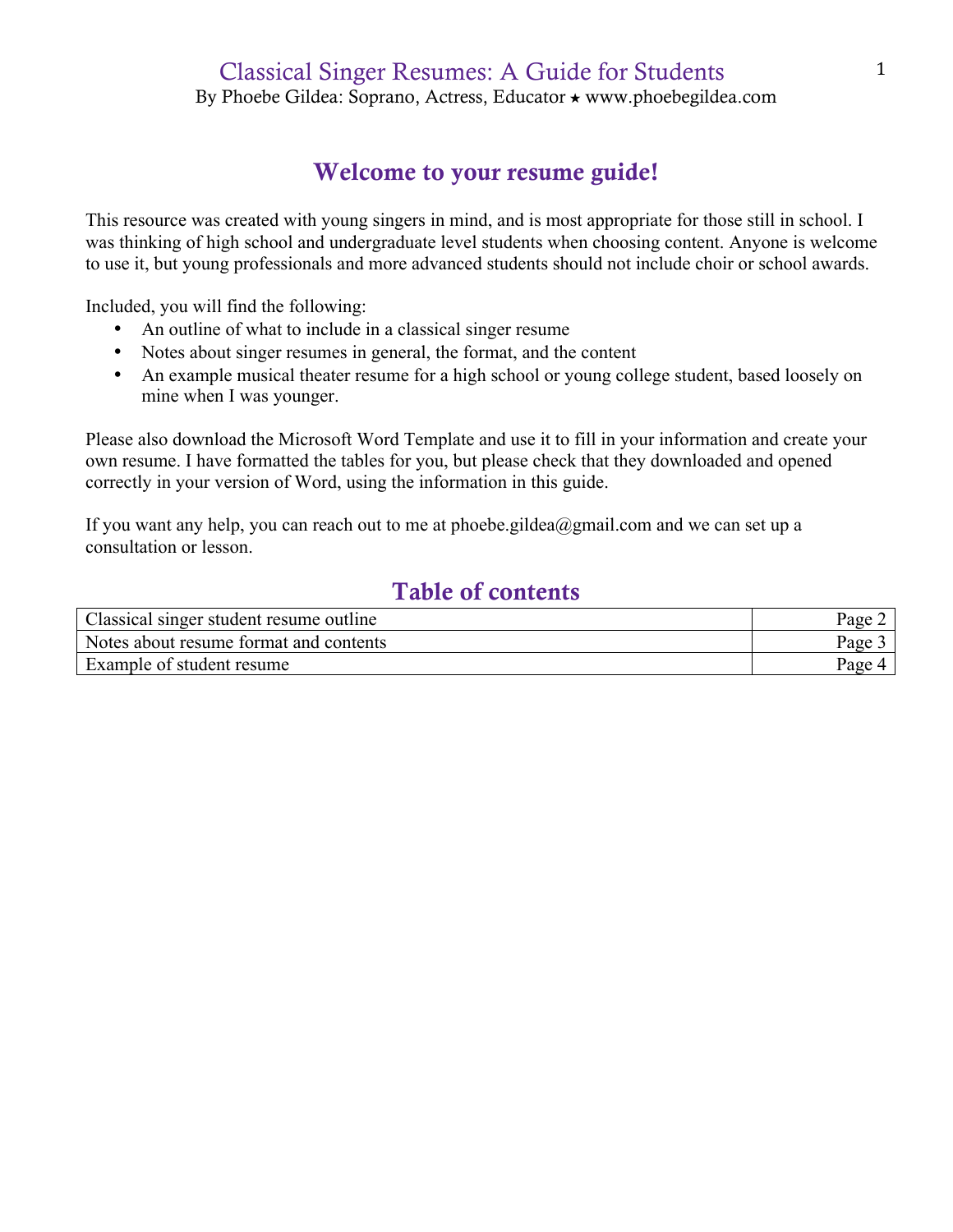### Classical Singer Resumes: A Guide for Students By Phoebe Gildea: Soprano, Actress, Educator ★ www.phoebegildea.com

Headshot cropped close around the face (this is just a placeholder, not necessarily the size/dimensions.)

# **NAME Voice Type**

Phone Number Email address

#### **Roles**

| .                        |                            |                                        |      |
|--------------------------|----------------------------|----------------------------------------|------|
| Character Name (or       | Title of Show (Italicized) | Company (You can also put the venue in | Year |
| chorus)                  |                            | parenthesis if it is impressive)       |      |
| Character Name Cover (if | Title of Show              | Company                                | Year |
| you were the understudy) |                            |                                        |      |
|                          |                            |                                        |      |
|                          |                            |                                        |      |
|                          |                            |                                        |      |

#### **Solo Concert Performances**

| Soloist – Name of piece or concert      | Company (You can also put the venue in parenthesis if | Year |
|-----------------------------------------|-------------------------------------------------------|------|
|                                         | it is impressive)                                     |      |
| Featured Singer – Name of camp or class | Company                                               | Year |
|                                         |                                                       |      |
|                                         |                                                       |      |

#### **Choir**

| Name of Choir | Name of school or community group | Years with<br>choir |
|---------------|-----------------------------------|---------------------|
|               |                                   |                     |
|               |                                   |                     |

#### **Award and Honors**

| Name of Award          | School or company that gave you that award | Year       |
|------------------------|--------------------------------------------|------------|
| Name of Honors Society | School or company that is affiliated       | Years of   |
|                        |                                            | Membership |
|                        |                                            |            |

#### **Education**

| applicable)<br>. Jeoree<br>School                  | $\sim$ $\sim$<br>$-$ тта $\epsilon$<br>. ear<br>-01<br>на |
|----------------------------------------------------|-----------------------------------------------------------|
| $\mathsf{Lamp}/\mathsf{Lap}$<br>Program<br>raining | ear<br>ne.                                                |

Teachers: List Voice Teachers Conductors: List conductors you have worked with Directors: List directors you have worked with

#### **Relevant Skills**

List acting, any instruments you play, languages you speak (only if you have conversational or fluent proficiency), dance training, hair and makeup, dialect/accent work, and any stage craft. This isn't a free-for-all list like for theater, but anything musical, theatrical, or physical is probably good.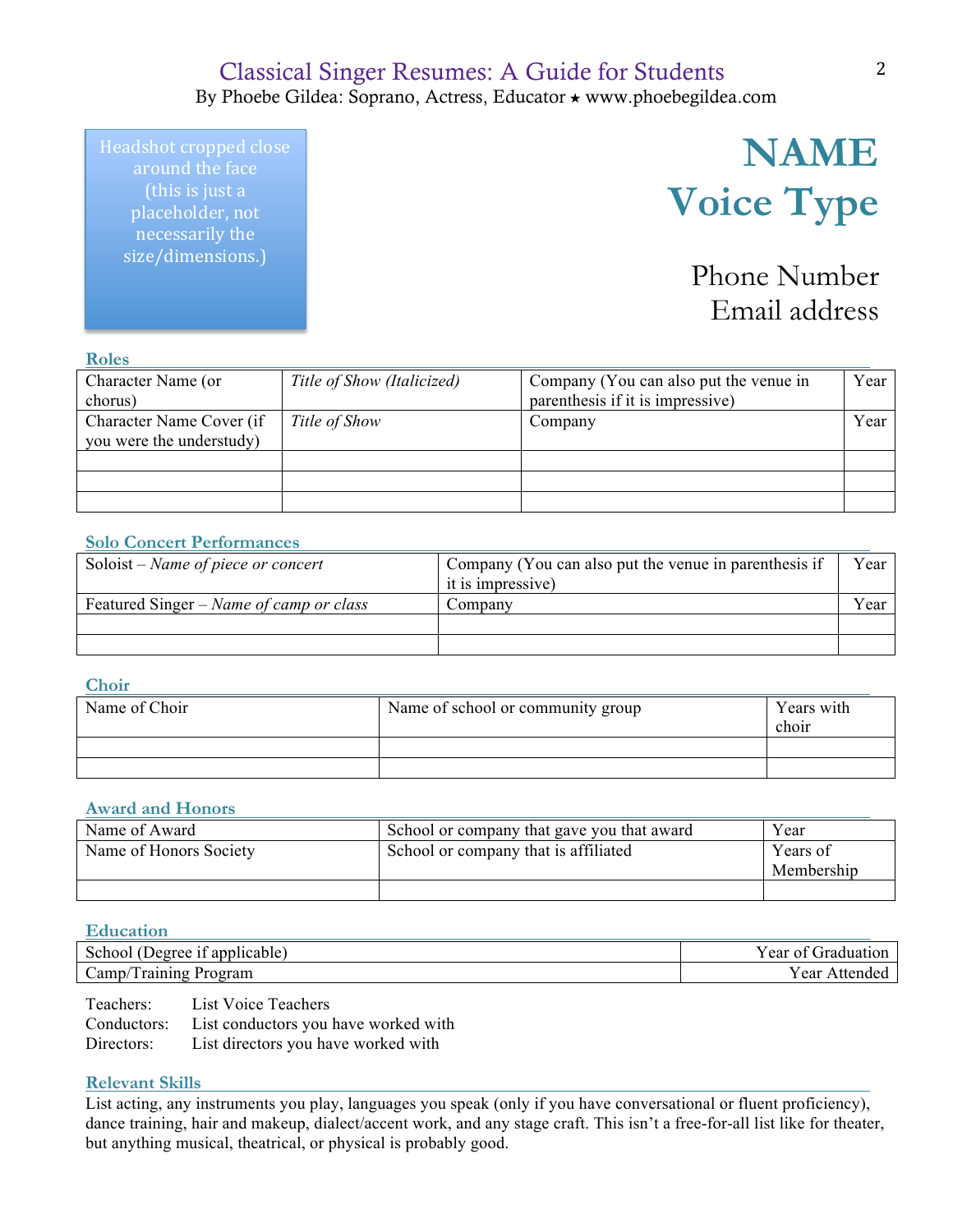## Classical Singer Resumes: A Guide for Students By Phoebe Gildea: Soprano, Actress, Educator ★ www.phoebegildea.com

#### Notes:

- 1. Your resume must be only one page.
- 2. You should have a separate headshot printed 8x10 in addition to the headshot in the upper left corner
- 3. Choose your own personal font and color that you will use in the header of all your materials. (Try to choose something that reflects your personality and voice. You can change your mind until you become professional, but make sure it's legible.)
- 4. Make your name and section headers in color, but your contact information in black just in case it prints funny and they can't see the colored parts.
- 5. Use tables to organize your information, and then hide the gridlines, as in the template.
- 6. Order each section chronologically from most recent to oldest.
- 7. "Roles" is for opera and musical theater for now. Just mix the two together. Plenty of young classical singers start out in musicals.
- 8. Only list the director of a show if they are well known. Otherwise, simply the company name is fine.
- 9. If you don't have anything in a particular section yet, just leave it off.
- 10. Be honest, and do not apologize for being young or just starting out. It's fine to have a shorter resume for now. Everyone has to start somewhere.
- 11. Academic awards and honors show that you are a hard worker, even if they're not related to your performing.
- 12. Feel free to add more rows or take rows out of any section.
- 13. You might not have anybody to list for a particular part of your training yet. That's okay. Just leave it off.
- 14. If you have many people to list for a section of your training, list only your current teacher and those who have been most influential.
- 15. Once you have enough Roles and Solo Concert work that the resume becomes longer than one page, you can start deleting things from the choir section until you have no choir section. The next section to go will be Awards and Honors. These sections do not appear on professional-level resumes.
- 16. Check in with the current trends, as music resume conventions change continuously.